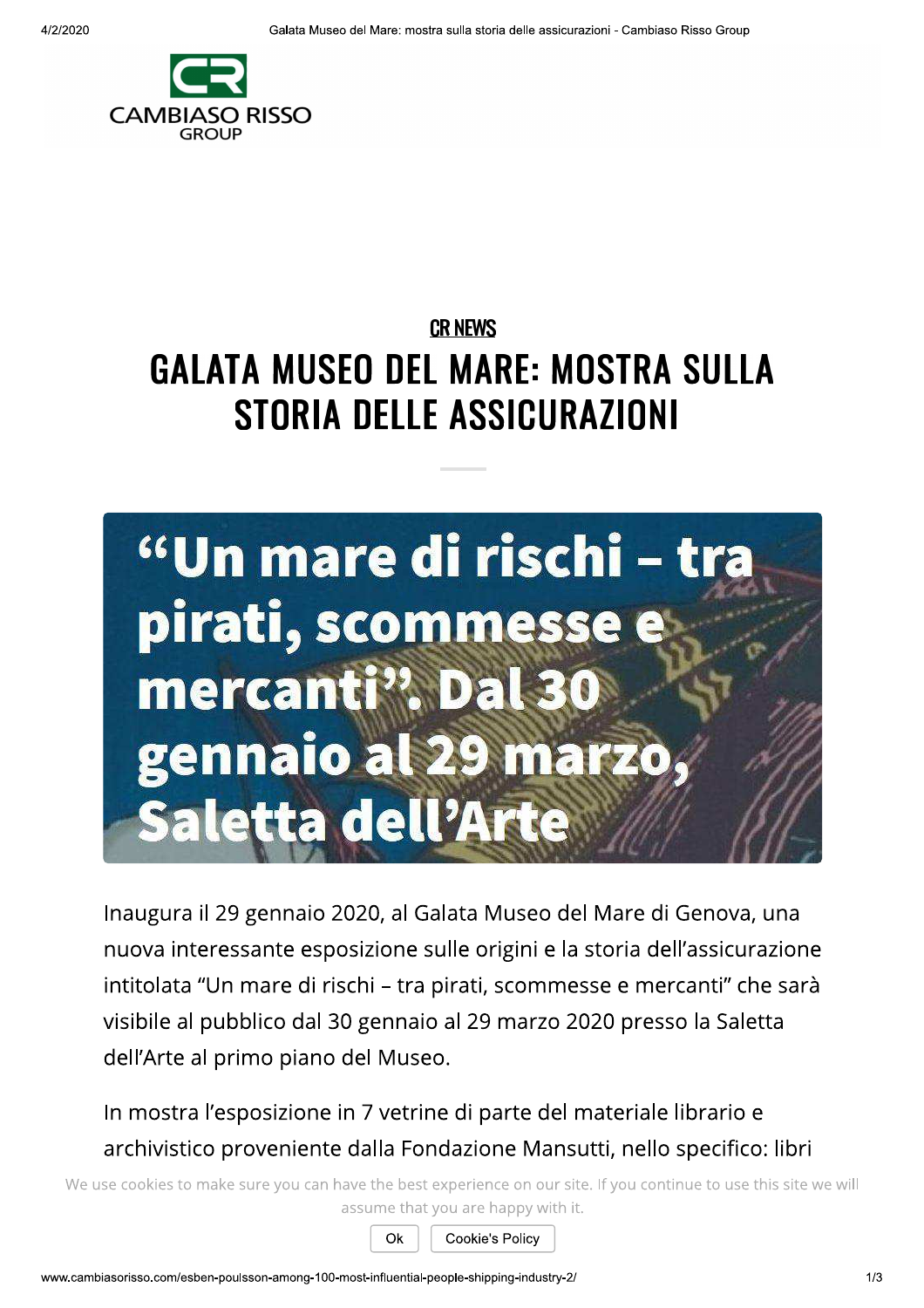carattere storico-artistico costituito da un pannello di circa una trentina di targhe-incendio e da una galleria di 26 tra i più significativi manifesti pubblicitari proveniente dalla collezione della Fondazione Mansutti.

## Il percorso

La prima parte è incentrata sulla figura del mercante medievale e sulle prime forme di assicurazione marittima. Un documento molto importante è la prima polizza di assicurazione giunta sino a noi, datata 1343 e custodita presso l'Archivio di Stato di Genova.

Si procede con un focus sulla spinosa questione dell'usura: sulla moralità di questo contratto hanno discusso teologi e canonisti del Tre e Quattrocento, tra cui San Bernardino da Siena e il tedesco Konrad Summenhart. L'assicurazione sulla vita è uno dei tasselli fondamentali della storia dell'assicurazione, così come fonte di grande riflessione sono i contratti assicurativi sulla vita degli schiavi, paragonabili non tanto a un'assicurazione sulla vita in senso moderno quanto piuttosto a un contratto su un tipo di merce. Per quanto riguarda la legislazione e la storia del diritto delle assicurazioni, fra le altre opere esposte, ricordiamo i celebri trattati dei genovesi Casaregi e Della Torre e la splendida edizione veneziana del 1549 del Libro del Consolato de' marinari. Un altro tema fondamentale dello sviluppo assicurativo è legato agli studi sul calcolo della probabilità e a quelli di matematica attuariale, come l'Ars conjectandi di Jakob Bernouilli, pubblicato postumo a Basilea nel 1713. Segue infine la sezione dedicata alla nascita delle prime compagnie: dai Lloyd's di Londra arrivando ai più antichi istituti assicurativi in Italia, a cominciare dal 1825 con la fondazione della Milano Assicurazioni, seguita nel 1828 dalla Reale Mutua di Torino e nel 1831 dalle Generali di Trieste. A chiudere l'esposizione documentaria la polizza r.c.a. intestata alla diva Marilyn Monroe. Accanto alla sezione storico-documentaria si affianca un

We use cookies to make sure you can have the best experience on our site. If you continue to use this site we will assume that you are happy with it.

Ok

Cookie's Policy